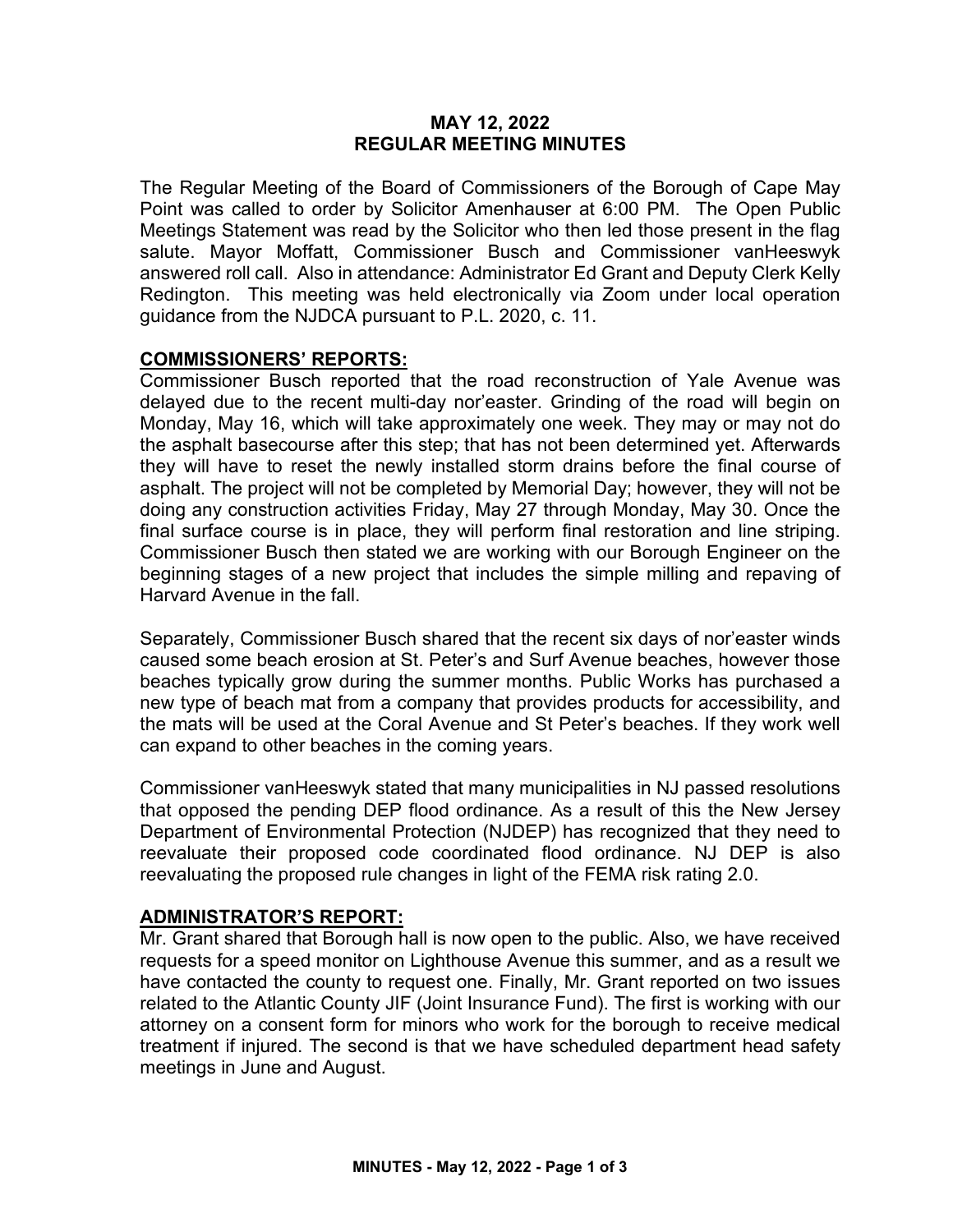# **PUBLIC QUESTIONS ON AGENDA ITEMS ONLY: None**

## **APPROVAL OF MINUTES: None**

#### **RESOLUTIONS:**

- 59-22 Approving Flood Insurance Promotion Activity with the Atlantic-Cape Multi-Jurisdictional Program for Public Information *Motions: vanHeeswyk, Moffatt Roll call: all in favor*
- 60-22 Resolution Requesting Permission for the Dedication by Rider for Donations – Acceptance of Bequests and Gifts - Community Tree Fund as Required by N.J.S.A. 40A:5-29 *Motions: Busch, vanHeeswyk Roll call: all in favor*
- 61-22 Declaring the Official Opening Date of Cape May Point Beaches to Bathing and Fishing for 2022 Season *Motions: Moffatt, vanHeeswyk Roll call: all in favor*
- 62-22 Authorizing an Application to Sustainable Jersey for a NJ Urban & Community Forestry Grant  *Motions: Busch, vanHeeswyk Roll call: all in favor*
- 63-22 Authorizing Special Event Permit for Kerry Durkan Braun and The ALS Association – Greater Philadelphia *Motions: Moffatt, vanHeeswyk Roll call: all in favor*
- 64-22 Authorizing Special Event Permit for Christopher Hewitt *Motions: Moffatt, vanHeeswyk Roll call: all in favor*
- 65-22 Approval of Bill List *Motions: vanHeeswyk, Moffatt Roll call: all in favor*
- 66-22 Authorizing an Executive/Closed Session in Accordance with the Provisions of the Open Public Meetings Act N.J.S.A. 10:4-12(b) – Attorney/Client Privilege and Contract Negotiations -Bequest to CMPTA -Pending OPRA Litigation Update
	- -Fence Replacement on Borough Right of Way *Motions: vanHeeswyk, Moffatt Roll call: all in favor*